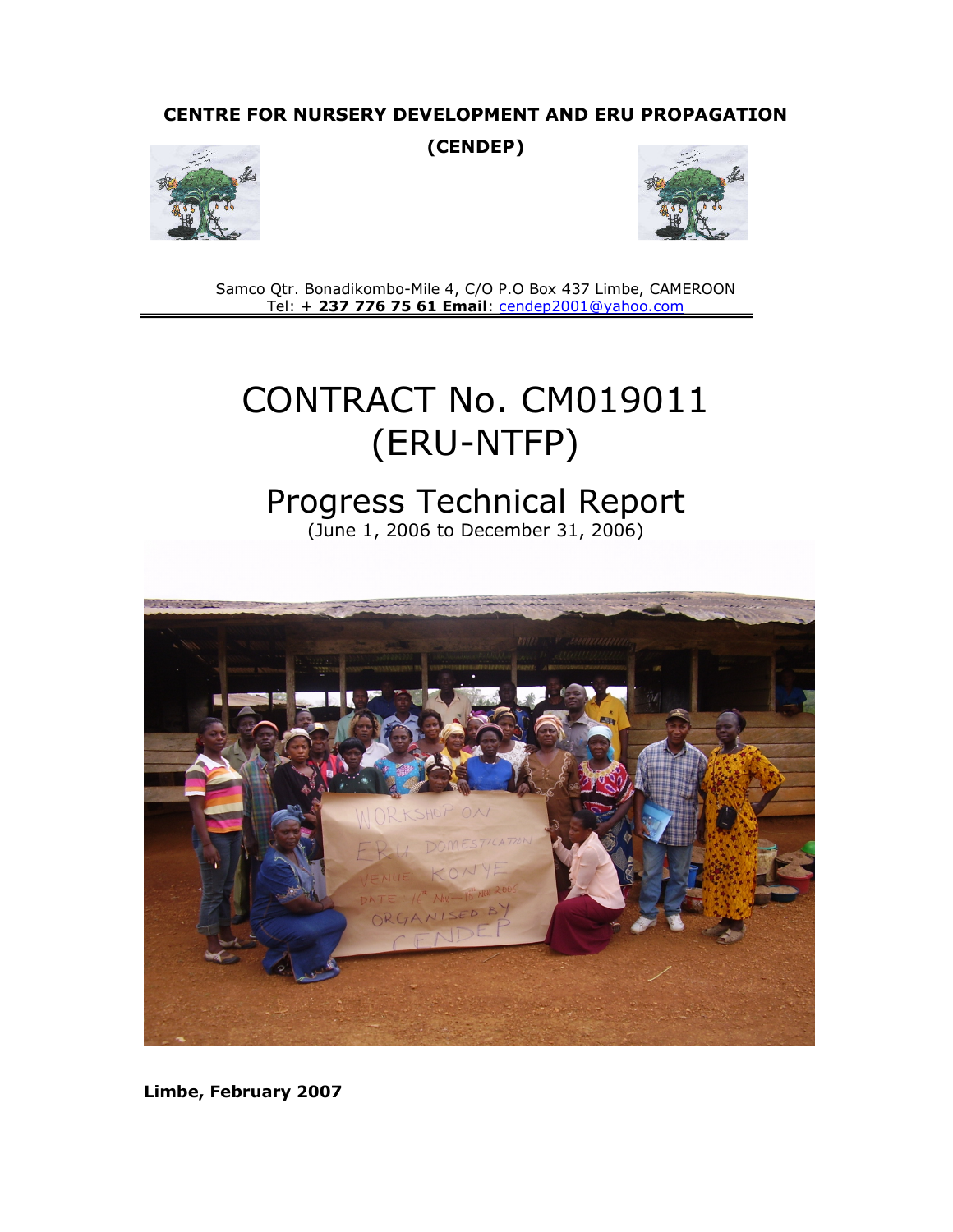## Project Identification

Implementing organization: CENTRE FOR NURSERY DEVELOPMENT AND ERU PROPAGATION

| <b>Contact person:</b> | YOUNDJIE KOLEOKO GABRIEL          |
|------------------------|-----------------------------------|
| <b>E-mail address:</b> | cendep2001@yahoo.com              |
| Tel:                   | + 237 776 75 61 or +237 762 72 17 |
| <b>Address</b>         | Samco Quarter Bonadikombo-Mile 4, |
|                        | C/O P.O Box 437 Limbe, Cameroon.  |

| Contract number:      | CM019011                                            |
|-----------------------|-----------------------------------------------------|
| <b>Contract name:</b> | ERU-NTFP                                            |
| <b>Project Title:</b> | Cultivation And Sustainable Management Of           |
|                       | Eru ( <i>Gnetum spp</i> ) In The Buffer Zone Of The |
|                       | Korup National Park                                 |

| <b>Project Duration:</b> | 18 months |
|--------------------------|-----------|
| Amount granted in Euro:  | €56000    |

| Report type:      | Technical report                  |
|-------------------|-----------------------------------|
| Stage:            | Progress report                   |
| Reporting Period: | June 1, 2006 to December 31, 2006 |

| Report submitted by | YOUNDJIE KOLEOKO GABRIEL |
|---------------------|--------------------------|
| Position            | Chief Executive Officer  |
| Date:               | February 12, 2007        |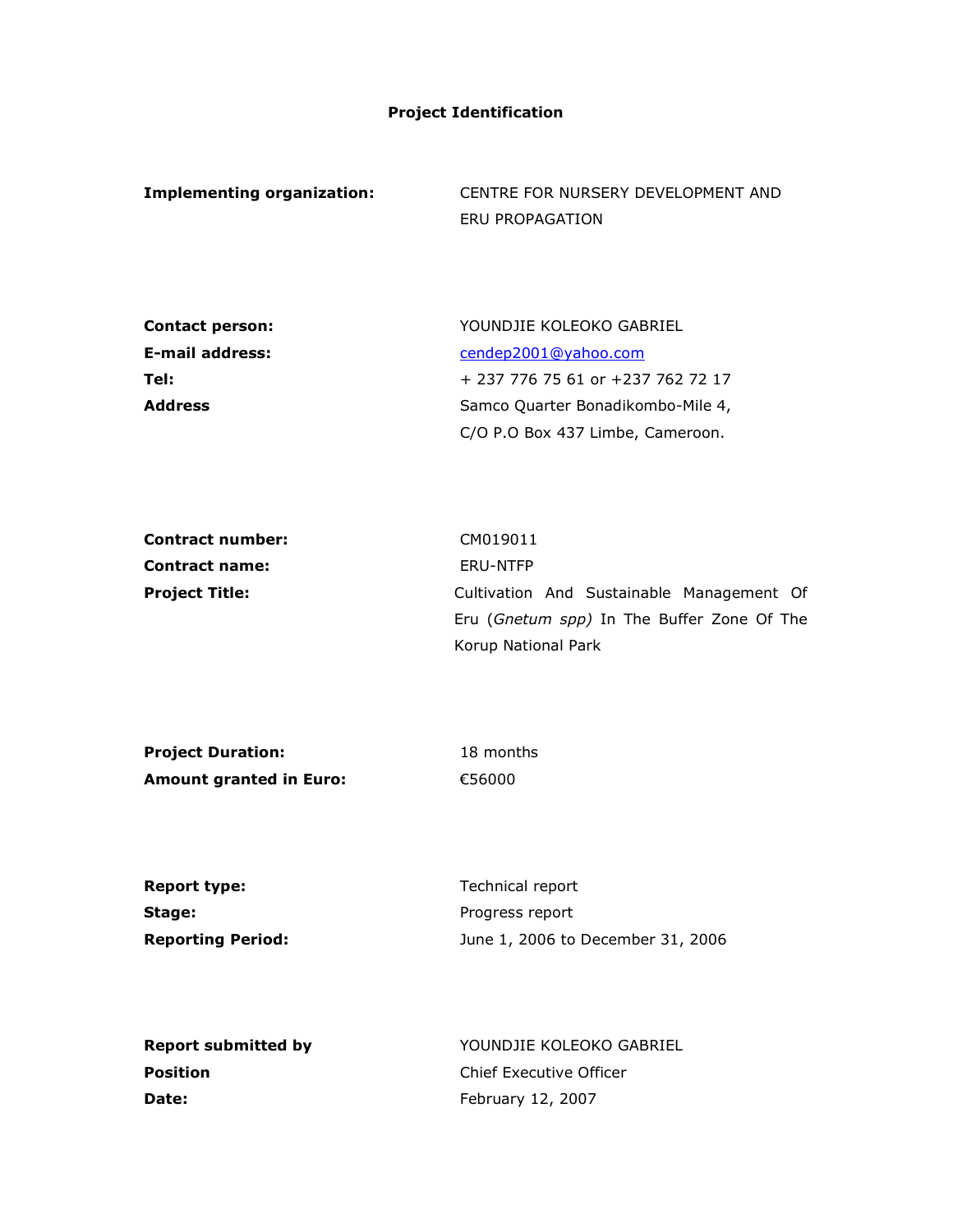### 1. Introduction:

This project centres on the production and marketing of Gnetum spp (Eru), a highly priced and harvested Non-Timber Forest Product in the forest regions of Cameroon. Because of free access and high demand, wild stocks are disappearing from the forests in Anglophone Cameroon, shifting the harvesters to the Francophone part of the country where the forest vegetable is still found in commercial quantities. In response to this the Limbe Botanic Garden researched and developed sustainable ways of cultivating eru for both income generation and biodiversity conservation purposes. As a result, individual farmers now cultivate eru in their farms with satisfactory results. What is produced or harvested locally is fed into the local restaurants and individual consumers. Despite the potential of eru in improving livelihoods in the rural areas market entry can be limited due to high capital, information or relationship barrier, inter-seasonal storage and transportation, which can result to increase price risks.

CENDEP, a community based organization in Limbe, Cameroon has the know-how and technical capacity to extend eru domestication techniques to farmers. However, despite growing demand from women's groups for training and assistance, a lack of funds has limited the ability of CENDEP to extend the eru domestication model to willing farmers. In June 2006 ICCO filled this gap by providing CENDEP a grant to train 150 farmers in 5 communities in the Buffer Zone of the Korup National Park (KNP). Unlike past training workshops this particular project was preceded by an analysis of the eru market in the area. The objectives of the project are to:

- 1. Sensitize at least 150 farmers in 5 villages through village meetings;
- 2. Create 5 farmer groups to champion the domestication, marketing and sustainable management of eru in the Buffer zone of the KNP;
- 3. Build the capacity of 150 farmers, 4 Agricultural Extension Workers (AEWs) and local NGOs on the production and marketing of eru through the organisation of 5 village training workshops and technical support visits;
- 4. Establish and manage 5 village nurseries;
- 5. Establish 5 pilot community/demonstration farms;
- 6. Assist trainees to establish their individual eru farms;
- 7. Assist trainees in the processing and marketing of eru harvested from the wild and/or farms.
- 8. Increase the post harvest life of eru through post harvest treatment;
- 9. Assist trainees in the sustainable management of wild stocks (enrichment planting, sustainable exploitation)

This report presents the results of the first six months of the ICCO grant. It highlights the achievements of phase I (objectives 1 to 4) in preparation for phase II (objectives 5 to 9.)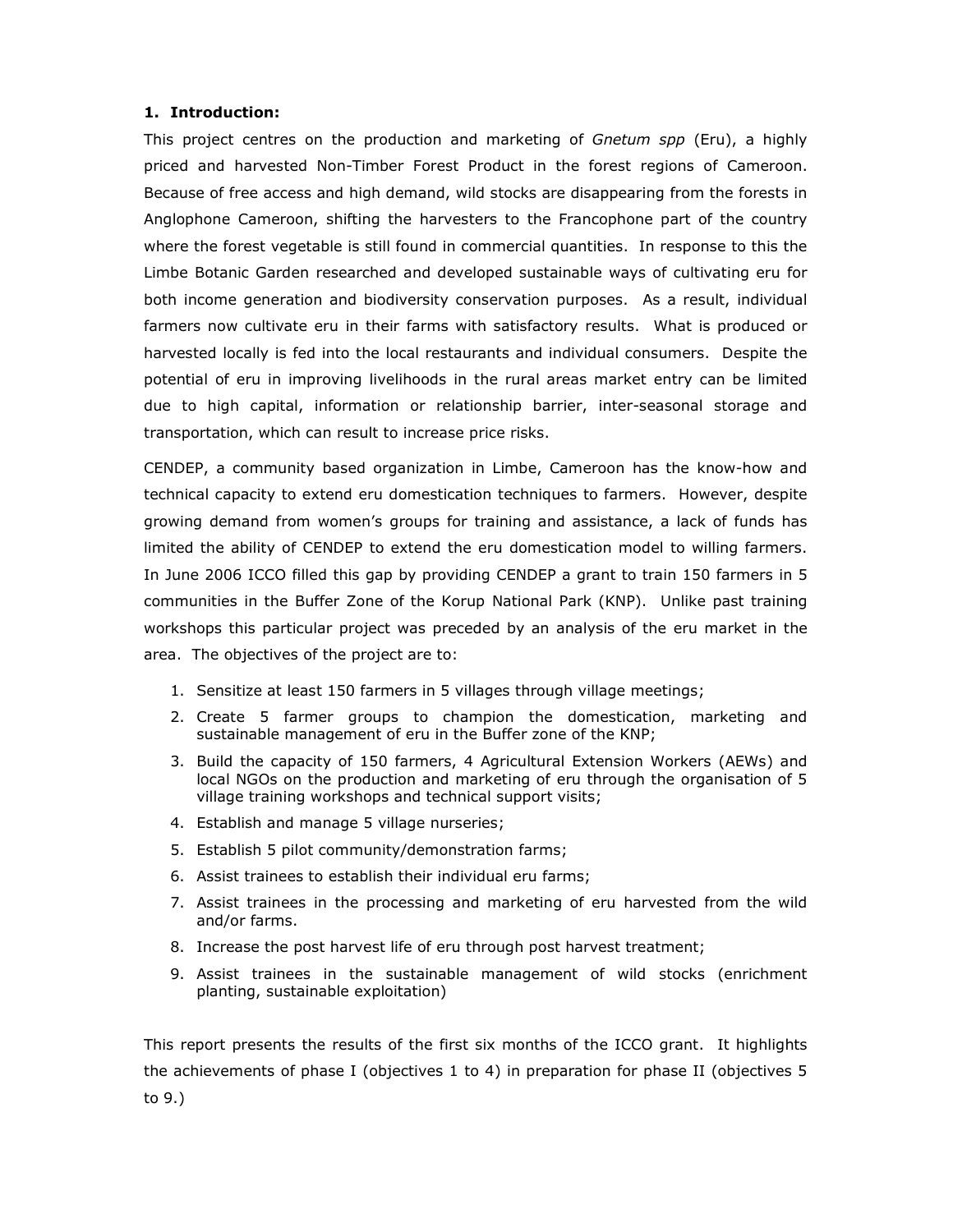#### 2. Methods applied:

In order to achieve the objectives mentioned above, a series of activities were carried out using a participatory approach. This involved:

#### 2.1 Market analysis:

The project began with a market analysis to see how a thrust in production could be translated into financial and social gain. Findings of the market analysis are presented in a separate report earlier submitted for appraisal.

#### 2.2 Preliminary contacts:

In order to mobilise local support for the project contacts were made with local stakeholders and potential development partners. Representatives of KfW (German Investment Bank) and RUMPI project, organisations operating in the project area were briefed at CENDEP headquarters, while all other stakeholders (village chiefs, government officials etc) were met in the field.

During the contact meetings agreements were made with hierarchy of the Ministry of Agriculture and Rural Development (MINADER) for their extension staff to participate in the project. Through the contacts the local agriculture extension workers, local administration, village chiefs etc were informed of the project, the new agricultural crop (eru) was introduced and ground work set for mass sensitisation.

#### 2.3 Sensitization Meetings:

The next step was farmer sensitisation. This was principally through village meetings. Posters prepared for this purpose were distributed during sensitization meetings and to various stakeholders. At the regional level a local FM radio station was used to sensitise the general public on the project. Over 239 people were reached through the village meetings. Working with its collaborators and learning from its past experiences in training, a baseline appraisal was conducted to:

- i. Determine the entry knowledge of the target population on eru and the relevant environmental issues as well as the potentials for learning to take place on the project and the challenges;
- ii. Develop strategies for overcoming learning challenges based on sound educational principles & practice and knowledge of the eru cultivation process.
- iii. Identify the indicators that should be monitored and addressed along the project cycle in order to ensure attainment of project objectives and achieve positive change towards sustainability.

Choice of the project beneficiaries was based on the outcome of the sensitization that took place. Through this interested farmers were identified and both organized and unorganized farmers benefited from the training.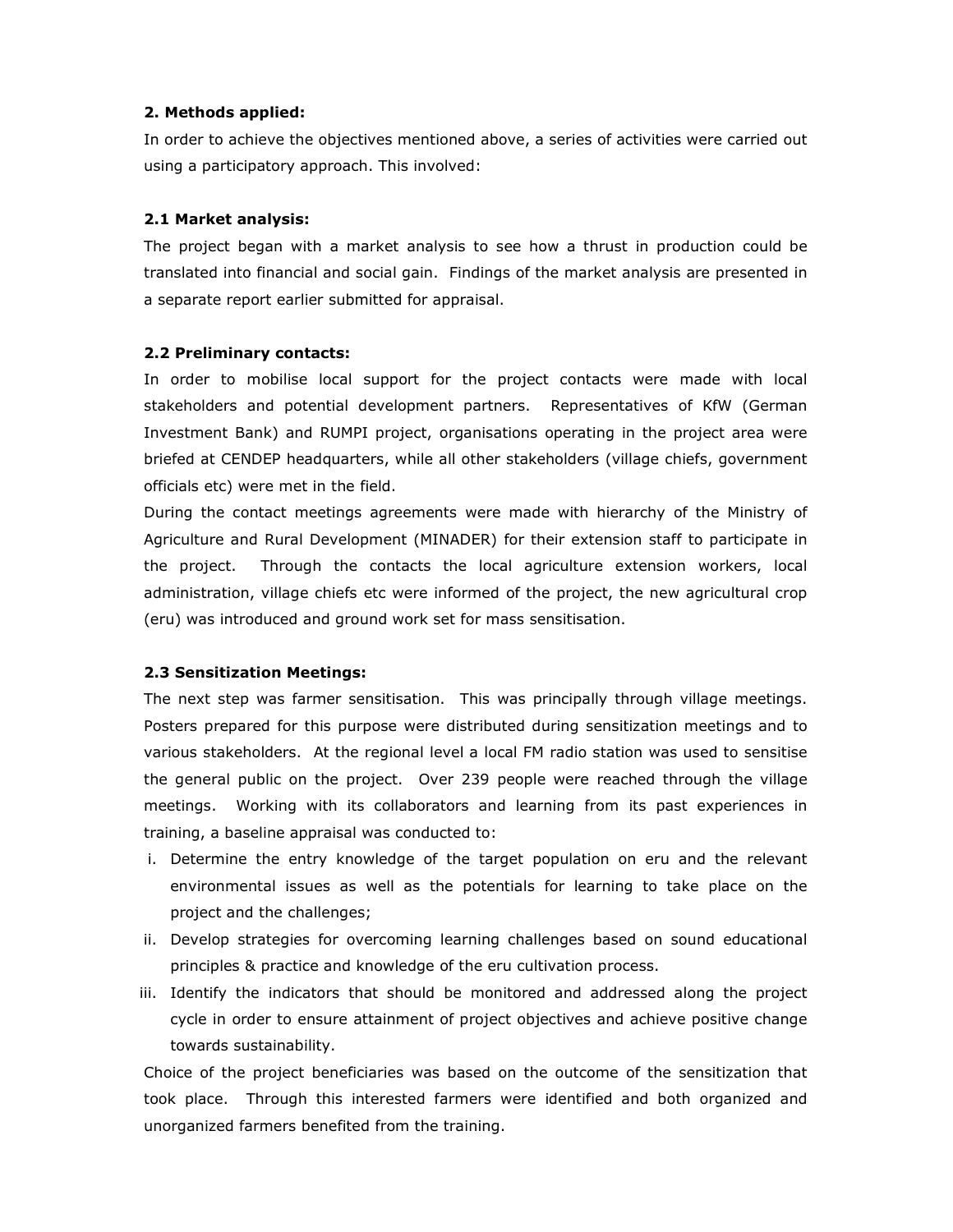#### 2.4 Training workshops:/capacity Building

Skill transfer on the cultivation and sustainable management technique of the new agricultural crop was through the organisation of training workshops. These workshops were hands on and took place in the respective communities. During the workshop participants were trained on technical aspects of eru cultivation (Module 1) comprising but not limited to: importance of eru, threats, choice of nursery site, building the propagators, preparing the rooting medium, obtaining cuttings, sowing/setting of cuttings, routine watering and propagator cleaning. The rest of module 1 comprising preparation of polythene bags with fertile soil, transfer of rooted cuttings into the polythene bags, weaning & hardening processes, would follow during technical support visits. Through the training workshops community nurseries were put in place and daily management entrusted to members proposed by the community.

Interaction with the trainees and local stakeholders together with the guidance from ICCO provided useful information that permitted CENDEP to suggest a modification of its action plan. The modification is not meant to change project objectives but to better attain them.

#### Summary of results

A market analysis was carried out in the project area. The analysis constitutes a useful tool for informed decision making as far as production and marketing of eru is concerned in the area. Consultation meetings were held with key development organisations and government services operating in the project area to inform them of the project and to seek their collaboration. This support was obtained and in addition CENDEP was briefed on potential challenges. This paved the way for sensitisation meetings, five of which were held and 239 farmers sensitized. As a result of consultation and sensitization meetings there was general awareness of the project as well as support by all the stakeholders contacted. Notwithstanding, some villagers doubted if eru would grow in their community.

In total 4 communities were trained and their community nurseries established. 175 farmers participated in the training. Details are presented in table 1 below. One more community will be trained in February 2007. In addition to the farmers one local NGO and 6 MINADER staff were also involved in the training workshops. The objective was to build capacity of local development agents to continue the domestication work when CENDEP leaves. Technical support was provided on a monthly basis by CENDEP staff. MINADER in the course of executing their routine activities did monitoring of the trained groups. Outcomes of this exercise were discussed with CENDEP technical team on a monthly basis.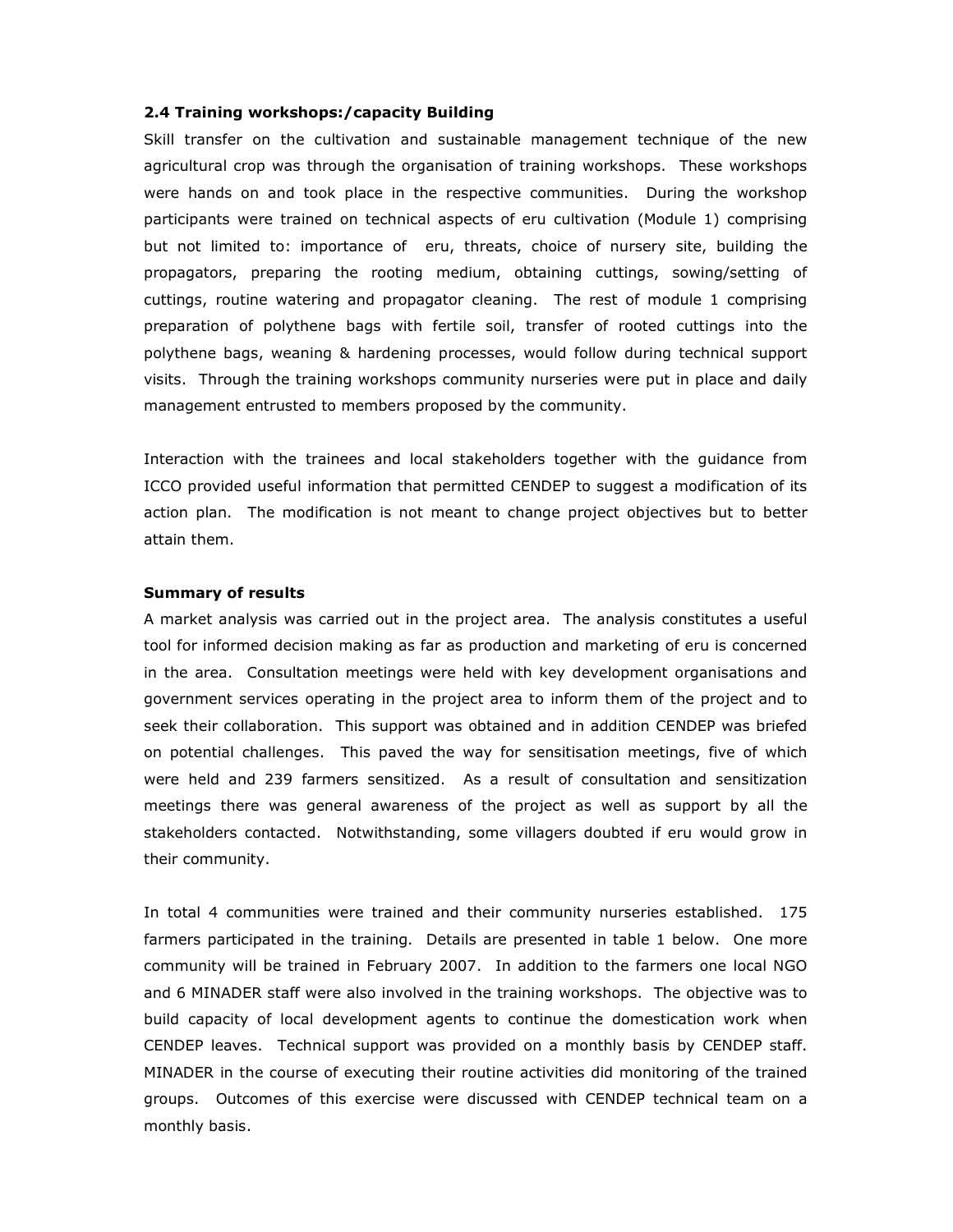|                |      |               |       | <b>Agricultural</b>      | <b>Number of organised</b> |
|----------------|------|---------------|-------|--------------------------|----------------------------|
| <b>Village</b> | Male | <b>Female</b> | Total | <b>Extension Workers</b> | groups participating       |
| Dikome         | 14   | 23            | 37    | $\mathcal{P}$            | 3                          |
| Ikiliwindi     | 16   | 23            | 39    |                          | 7                          |
| Ikondo         | 14   | 23            | 27    | フ                        |                            |
| Kondo          |      |               |       |                          |                            |
| Meka           | 21   | 41            | 62    |                          |                            |
| Ngolo*         |      |               |       |                          |                            |
| <b>Totals</b>  | 65   | 110           | 175   | 6                        | 11                         |

Table 1: Participation at training workshops

\* Two neighbouring villages (Meka Ngolo and Bessingi) were trained in one location. 1000 sensitisation posters were prepared and 561 have already been used during the sensitisation process. A baseline appraisal of the target population was carried out. Four

of the five seed multiplication farms previewed were established.

Out of the 5 groups that were supposed to be created only 2 groups have been formed so far. CENDEP is considering increasing the number so as to take on board the different needs of the various stakeholders: harvesters who rely on the wild stocks and the producers who are receiving the eru domestication training. A workshop on the presentation of the eru market analysis scheduled for February will also aim at coming up with an action plan for the organisation of harvesters.

## Overall assessment of phase 1

Except for the training workshops all the activities programmed for phase 1 (Objectives 1-4) of the project were executed. There was however a delay in the execution of some activities. The major technical problem encountered was that of loss of viability of eru vines used in seed multiplication. On the average it required two days (to and fro) from the nearest training centre to an area in the forest where eru vines could be collected. CENDEP had to design a way to transport the vines from her seed multiplication farm in Limbe to the training sites. The establishment of community seed multiplication farms is therefore a necessity for the success/continuity of the project.

Trainees showed high enthusiasm on the cultivation of eru. This can be demonstrated by regular attendance at training workshops. Some farmers testified they had never before given so much of their time for a training workshop. There was however another group of farmers who saw the seed multiplication farms as an investment of CENDEP. They thought CENDEP would employ some one to take care of the nursery as it was the case in the past with Korup Project Nursery for example. One of our trainees, a local NGO,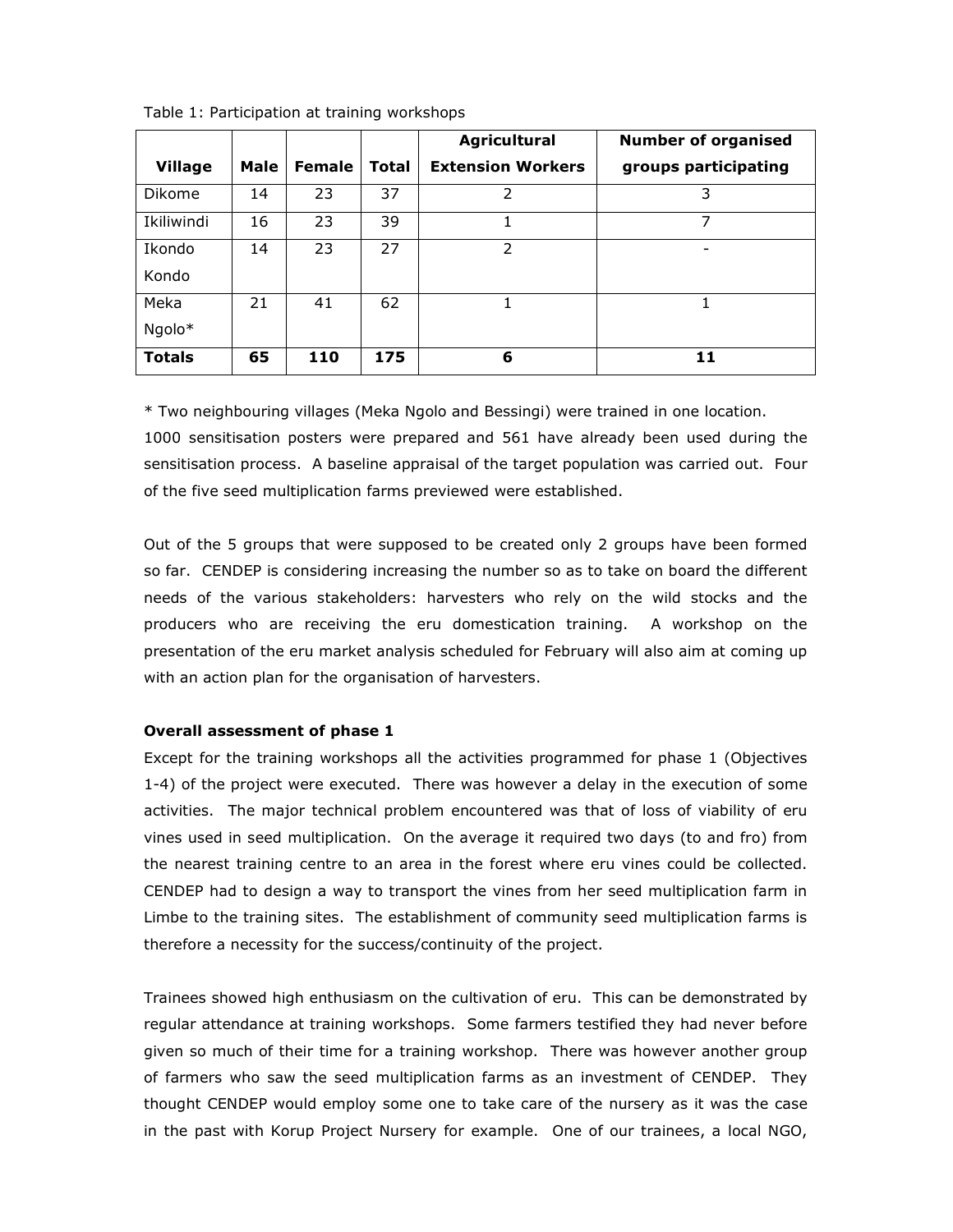excited about the project wanted to take credit for the work when they insisted sign boards mentioning them as collaborators be put in the community nurseries. This was rejected on the grounds that they came in as trainees and not trainers. However, this NGO facilitated contacts with the local authorities and according to them dispelled fears that CENDEP was Korup Project in disguise.

Table 2 presents progress made against targets as well as plans for the second phase.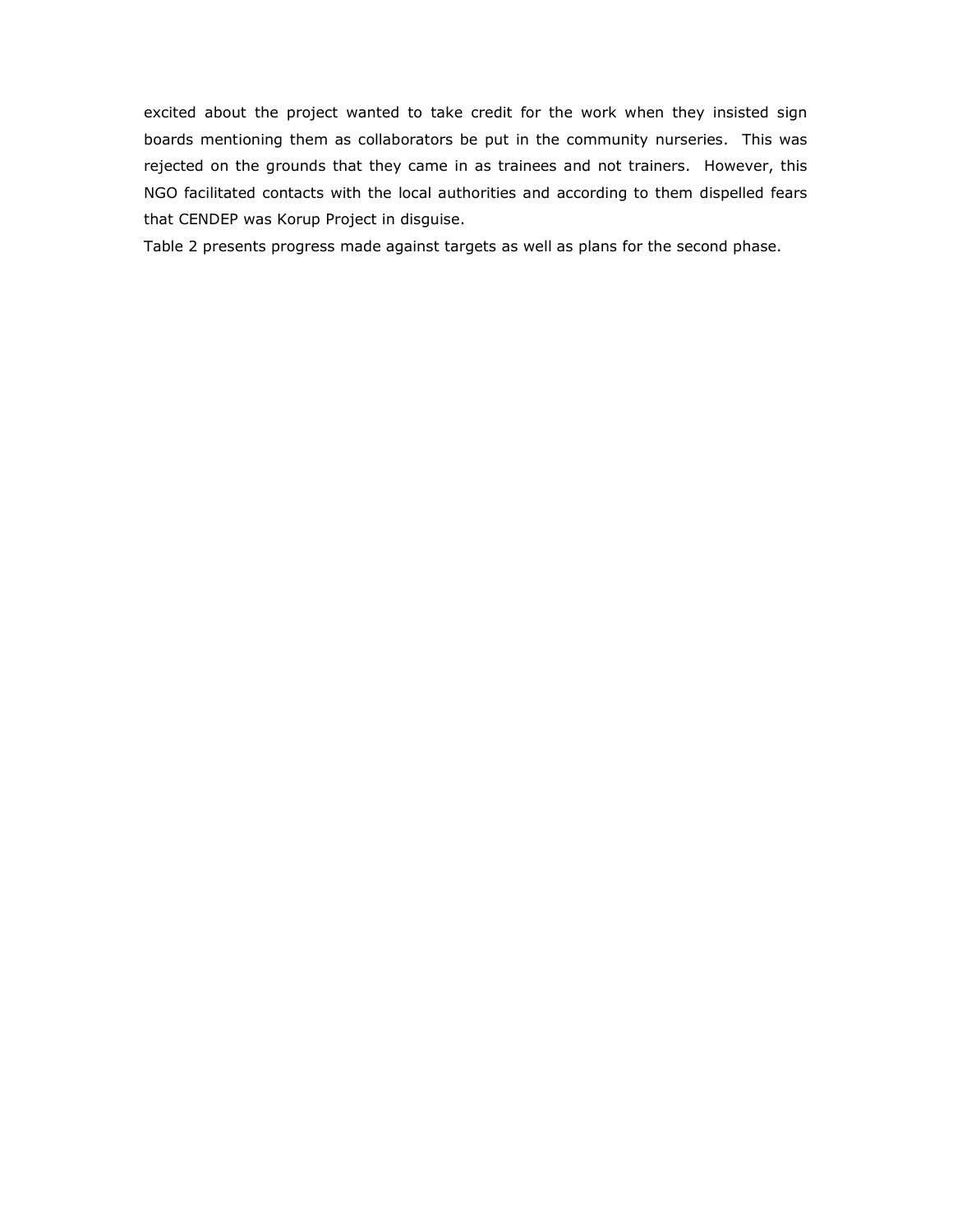| S/N          | <b>Objectives</b>  | <b>Activities</b>   | <b>Targets</b>    | <b>Progress/achievements</b>      | <b>Plan for second</b> |
|--------------|--------------------|---------------------|-------------------|-----------------------------------|------------------------|
|              |                    |                     |                   |                                   | phase                  |
| $\mathbf{1}$ | Sensitize at least | Hold consultation   | 1. Meet all the   | Relevant development agents<br>1. | Involve the            |
|              | 150 farmers in 5   | meetings with local | relevant local    | and local administration were     | stakeholders in market |
|              | villages through   | administration &    | stakeholders      | informed of the project           | strategy development   |
|              | village meetings.  | stakeholders        |                   |                                   |                        |
|              |                    | Carry out village   | Produce and<br>1. | 1000 posters were prepared<br>1.  | Continue sensitization |
|              |                    | sensitisation       | distribute        | and 561 distributed during        | on the need for a      |
|              |                    | meetings with       | 500               | sensitization meetings.           | common strategy on     |
|              |                    | farmers             | sensitization     |                                   | the sustainable        |
|              |                    |                     | posters           |                                   | management of wild     |
|              |                    |                     | 2. Hold at least  | 2. 5 village meetings were held   | stock.                 |
|              |                    |                     | five village      |                                   |                        |
|              |                    |                     | meetings          |                                   |                        |
|              |                    |                     | 3. Sensitize at   | 3. 239 farmers were sensitized    |                        |
|              |                    |                     | least 150         |                                   |                        |
|              |                    |                     |                   |                                   |                        |
|              |                    |                     | farmers in 5      |                                   |                        |
|              |                    |                     | villages.         |                                   |                        |
|              |                    | Conduct baseline    | Recruit and<br>1. | 1. Recruited and managed          | Incorporate the        |
|              |                    | studies to develop  | manage a          | consultant                        | educational component  |
|              |                    | monitoring          | consultant        |                                   | in project monitoring  |
|              |                    | indicators for the  | 2.<br>Prepare     | Baseline studies conducted<br>2.  | and evaluation         |
|              |                    | project             | report of the     | but report pending                |                        |
|              |                    |                     | baseline          |                                   |                        |
|              |                    |                     | studies           |                                   |                        |

# Table 2: Progress Made & Plans For Phase II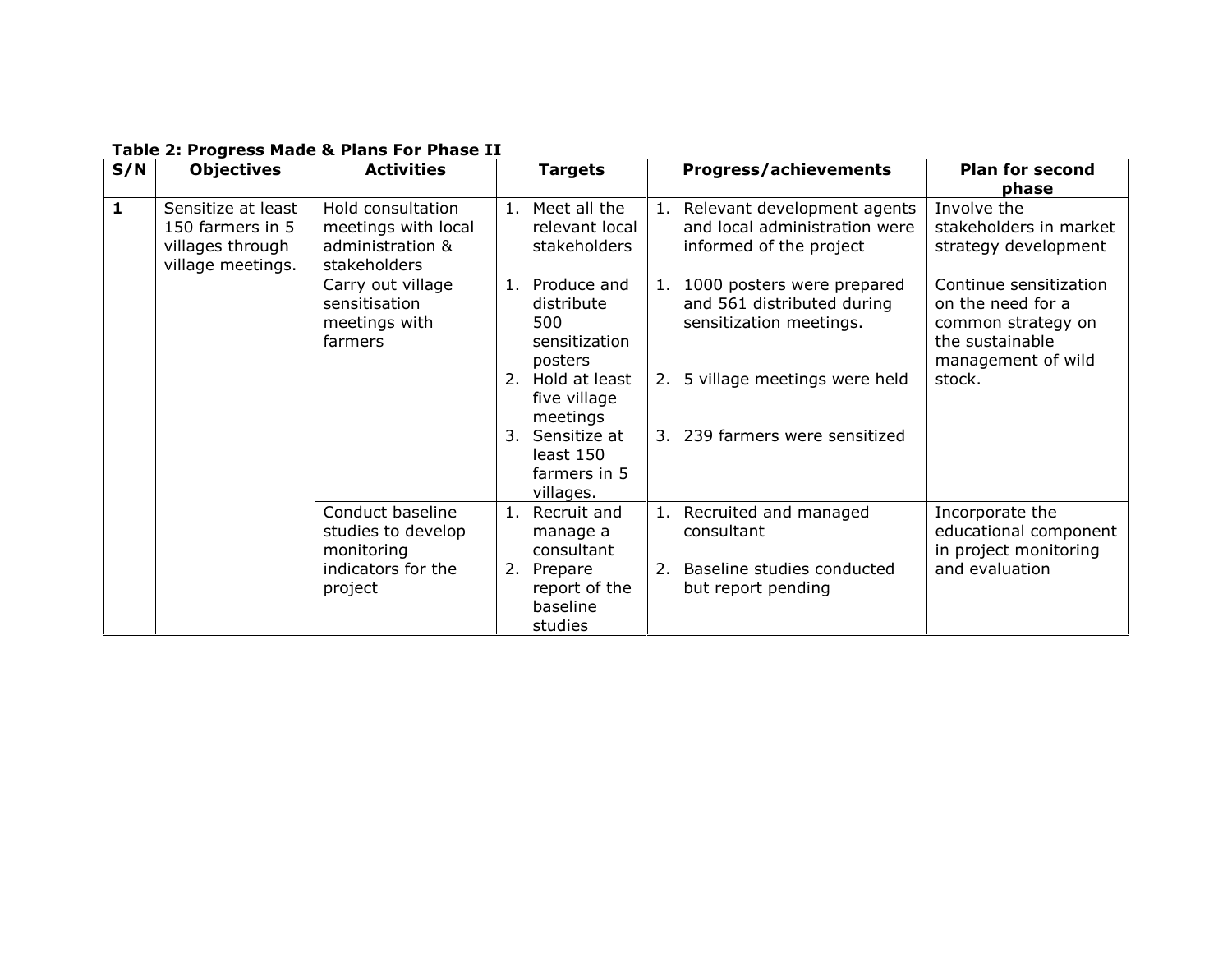| S/N                     | <b>Objectives</b>                                                                                                                                                                                                                         | <b>Activities</b>                                                             | <b>Targets</b>                                                                                                                                                                               | <b>Progress/achievements</b>                                                                                                                                                                     | <b>Plan for second</b><br>phase                                                                                                                                          |
|-------------------------|-------------------------------------------------------------------------------------------------------------------------------------------------------------------------------------------------------------------------------------------|-------------------------------------------------------------------------------|----------------------------------------------------------------------------------------------------------------------------------------------------------------------------------------------|--------------------------------------------------------------------------------------------------------------------------------------------------------------------------------------------------|--------------------------------------------------------------------------------------------------------------------------------------------------------------------------|
| $\overline{\mathbf{2}}$ | Build the capacity of 150<br>farmers, 4 Agricultural Extension<br>Workers (AEWs) and local NGOs<br>on the production and marketing<br>of eru through the organisation<br>of 5 village training workshops<br>and technical support visits. | Carry out<br>training on the<br>domestication<br>of eru                       | 1. Organise five<br>training<br>workshops in<br>five different<br>villages<br>2. Train 150<br>farmers,<br>4AEWs and<br>interested<br>local NGOs<br>on eru<br>production<br>and<br>marketing. | 1. 4 training workshops<br>were organized<br>2. 175 farmers (110F &<br>65M) and 6AEWs were<br>trained<br>3. One local NGO and<br>representatives of 11<br>organised groups were<br>also trained. | 1. Carry out<br>training for<br>"Together we<br>Share CIG" a<br>women's<br>group in<br>Mundemba<br>Central by<br>February<br>2007<br>2. Carry out<br>exchange<br>visits. |
|                         |                                                                                                                                                                                                                                           | Provide post<br>training<br>support<br>through<br>technical<br>support visits | Trainees are<br>supported<br>technically on a<br>monthly basis<br>after training                                                                                                             | 3 support visits were<br>conducted during the<br>reporting period                                                                                                                                | Ensure regular<br>monthly technical<br>support to all the<br>trained groups.<br>Complete module<br>1 of the training                                                     |
| $\overline{\mathbf{3}}$ | Establish and manage 5 village<br>nurseries                                                                                                                                                                                               | Establish<br>community<br>nurseries                                           | 5 nurseries are<br>established in<br>five communities                                                                                                                                        | 4 nurseries were established                                                                                                                                                                     | Construct an<br>additional<br>nursery by<br>February 2007.                                                                                                               |
| $\overline{\mathbf{4}}$ | Establish 5 pilot<br>community/demonstration farms                                                                                                                                                                                        | Establish<br>community<br>farms                                               | 5 demonstration<br>farms are<br>established in<br>five communities                                                                                                                           | No demonstration farm was<br>established.                                                                                                                                                        | Establish five<br>demonstration<br>farms from April<br>2007 when the<br>rainy season<br>begins                                                                           |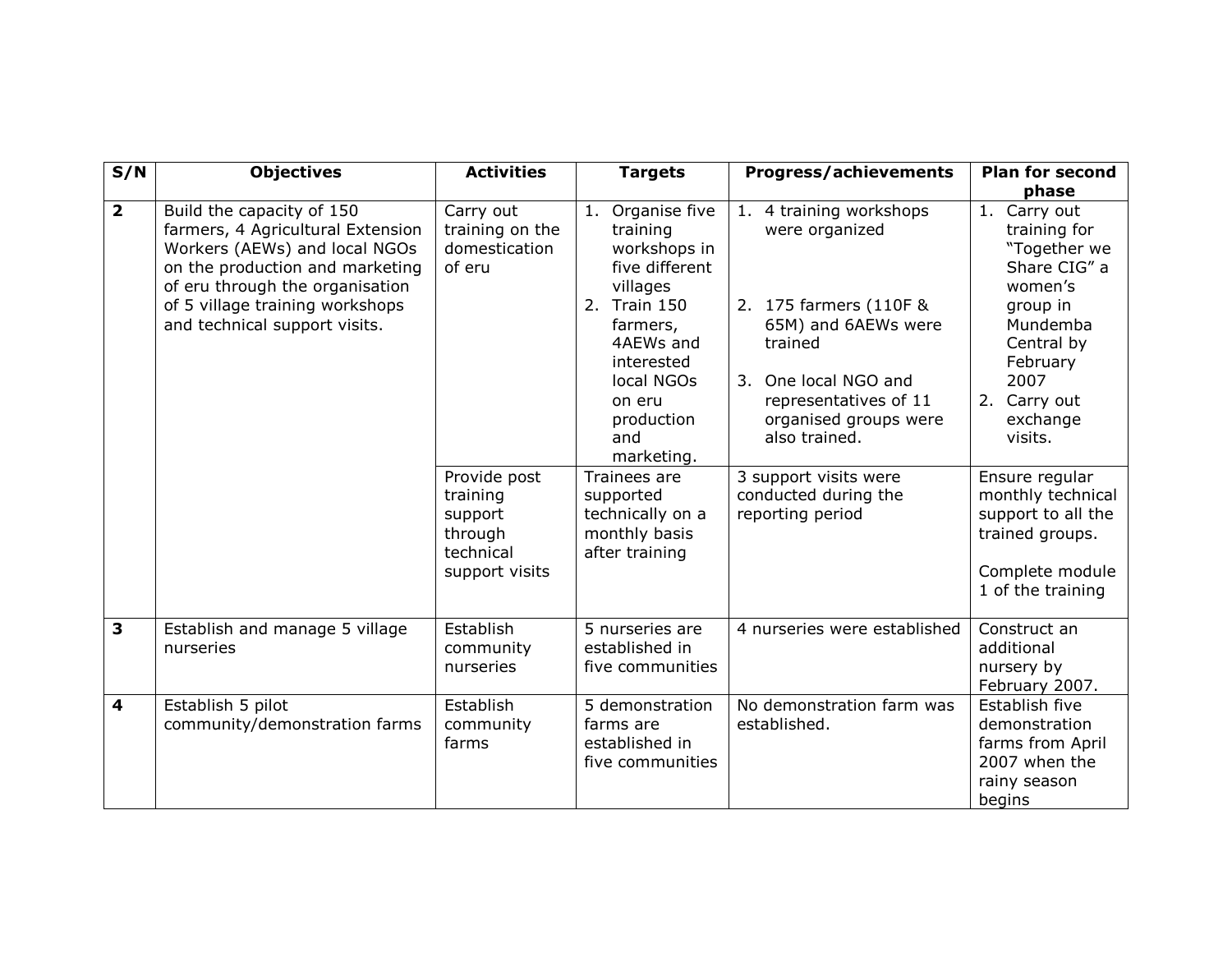| S/N            | <b>Objectives</b>                                                                                                                                    | <b>Activities</b>                                                                 | <b>Targets</b>                                                                                           | <b>Progress/achievements</b>                                                                                                                                    | <b>Plan for second</b>                                                                                                                                                                                     |
|----------------|------------------------------------------------------------------------------------------------------------------------------------------------------|-----------------------------------------------------------------------------------|----------------------------------------------------------------------------------------------------------|-----------------------------------------------------------------------------------------------------------------------------------------------------------------|------------------------------------------------------------------------------------------------------------------------------------------------------------------------------------------------------------|
|                |                                                                                                                                                      |                                                                                   |                                                                                                          |                                                                                                                                                                 | phase                                                                                                                                                                                                      |
| 5              | Create 5 farmer<br>groups to champion<br>the domestication,<br>marketing and<br>sustainable<br>management of eru in<br>the Buffer zone of he<br>KNP. | 1. Group<br>formation<br>2. Training on<br>group<br>dynamics                      | 5 producer<br>groups are<br>created                                                                      | 2 producer groups have been<br>created. Four community nurseries<br>have been created. They shall<br>serve as entry point for the<br>creation of farmer groups. | Create and provide<br>institutional support<br>to eru producer and<br>harvester<br>groups/unions                                                                                                           |
| 6              | Assist trainees in the<br>processing and<br>marketing of eru<br>harvested from the<br>wild and/or farms.                                             | Analyse the eru<br>market in the<br>support zone of<br>the Korup<br>National Park | 1. Recruit and<br>manage a<br>consultant<br>2. Prepare<br>and submit<br>report of<br>the market<br>study | 1. Consultant recruited and<br>worked with CENDEP in the<br>market study<br>Market study report submitted<br>2.                                                 | 1. Present market<br>study to relevant<br>stakeholders<br>2. Develop and<br>implement action<br>plan with<br>stakeholders                                                                                  |
| $\overline{z}$ | Increase the post<br>harvest life of eru<br>through post harvest<br>treatment                                                                        | Set up eru<br>processing unit                                                     | Prepare and<br>submit<br>proposal to<br>local donors<br>(embassies)                                      | Proposal submitted to American<br>Embassy and another to the UNDP<br>in Cameroon                                                                                | 1. Follow up grant<br>proposal<br>2. Install eru drier<br>in temporal<br>structure<br>3. Start<br>introduction of<br>processed eru in<br>local market<br>4. Search for<br>international<br>buyers/partners |
|                |                                                                                                                                                      | Organise eru<br>marketing                                                         | Organise<br>harvesters and<br>producers into<br>unions                                                   | Ground work started for<br>community organisation                                                                                                               | Collaborate with<br>CED with experience<br>in eru marketing.                                                                                                                                               |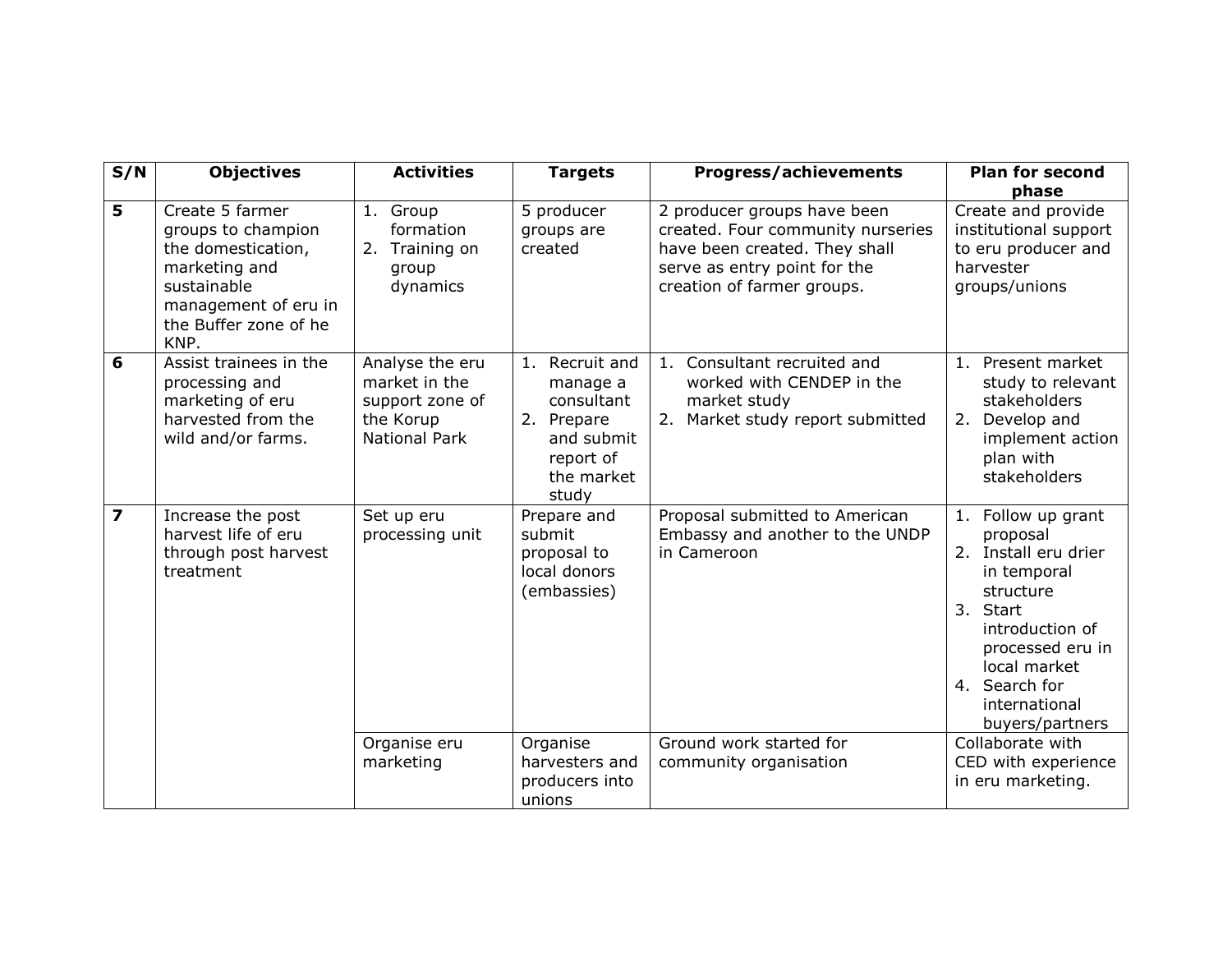| S/N            | <b>Objectives</b>                                                                                                           | <b>Activities</b>                                      | <b>Targets</b>                                                          | <b>Progress/achievements</b> | <b>Plan for second</b><br>phase                                                     |
|----------------|-----------------------------------------------------------------------------------------------------------------------------|--------------------------------------------------------|-------------------------------------------------------------------------|------------------------------|-------------------------------------------------------------------------------------|
| 8              | Assist trainees to<br>establish their<br>individual eru farms                                                               | Training on farm<br>establishment<br>and management    | <b>Farmers</b><br>receive<br>technical<br>support on a<br>monthly basis | Nil                          | Conduct scheduled<br>training (Module 2)<br>and follow up of<br>established farms ( |
| $\overline{9}$ | Assist trainees in the<br>sustainable<br>management of wild<br>stocks (enrichment<br>planting, sustainable<br>exploitation) | Training on<br>sustainable<br>harvesting<br>techniques | <b>Farmers</b><br>receive<br>technical<br>support on a<br>monthly basis | Nil                          | Initiate training and<br>technical support                                          |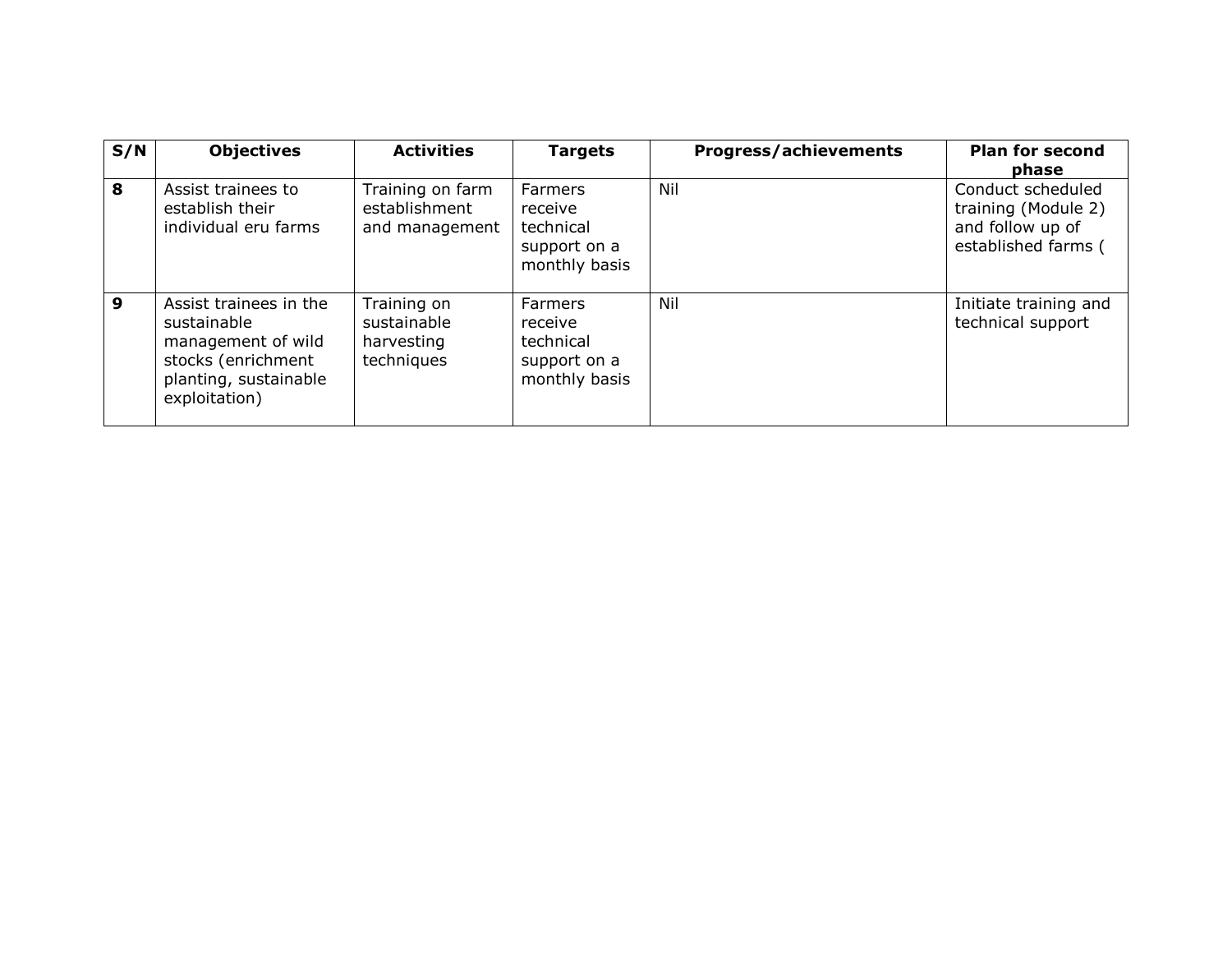### **Difficulties**

Two principal problems were encountered, one at the farmer level and the other at the level of CENDEP.

At the level of the farmers a technical problem which is common with new trainees came up. Because of excitement too much water was put in the rooting propagators. This suffocated eru cuttings delaying rooting. In fact the cuttings had to be changed.

The other technical problem was the loss of viability of eru cuttings brought from the forest or from CENDEP seed multiplication farm at Limbe. This was the first experience of CENDEP in training a distant community which lacked propagation materials. To solve the problem a wooden insulated box was built for long distance transportation of planting material. Our field staff had problems transporting the box as people suspected it was a ballot box. Most of the time he had to open it to prove he was not carrying a filled ballot box!

The Korup Rainforest Ecotourism Organisation (KREO/KOGAN), a local tourism based organisation was one of the stakeholders we met. They consider the Korup Project Area their territory and a no go area. When CENDEP indicated she did not require approval from them to work in the area they decided to collaborate. Then suddenly they suggested that CENDEP put signboards in the eru seed multiplication farms she had established stating the farms were a joint venture of KREO/KOGAN and CENDEP. This was rejected by CENDEP. Rather than waste energy fighting this organisation CENDEP has been cementing links with the project beneficiaries and the collaborating stakeholders like MINADER, the Park Conservator, local administration (village chiefs, divisional officers etc). However, KREO/KOGAN was very instrumental in introducing CENDEP to the villagers. Recently they protested CENDEP did not involve them in a technical support visit depriving them of the opportunity to learn. This is a positive change in their relationship with CENDEP. We hope this will continue so they can acquire full knowledge on eru domestication before CENDEP leaves the scene.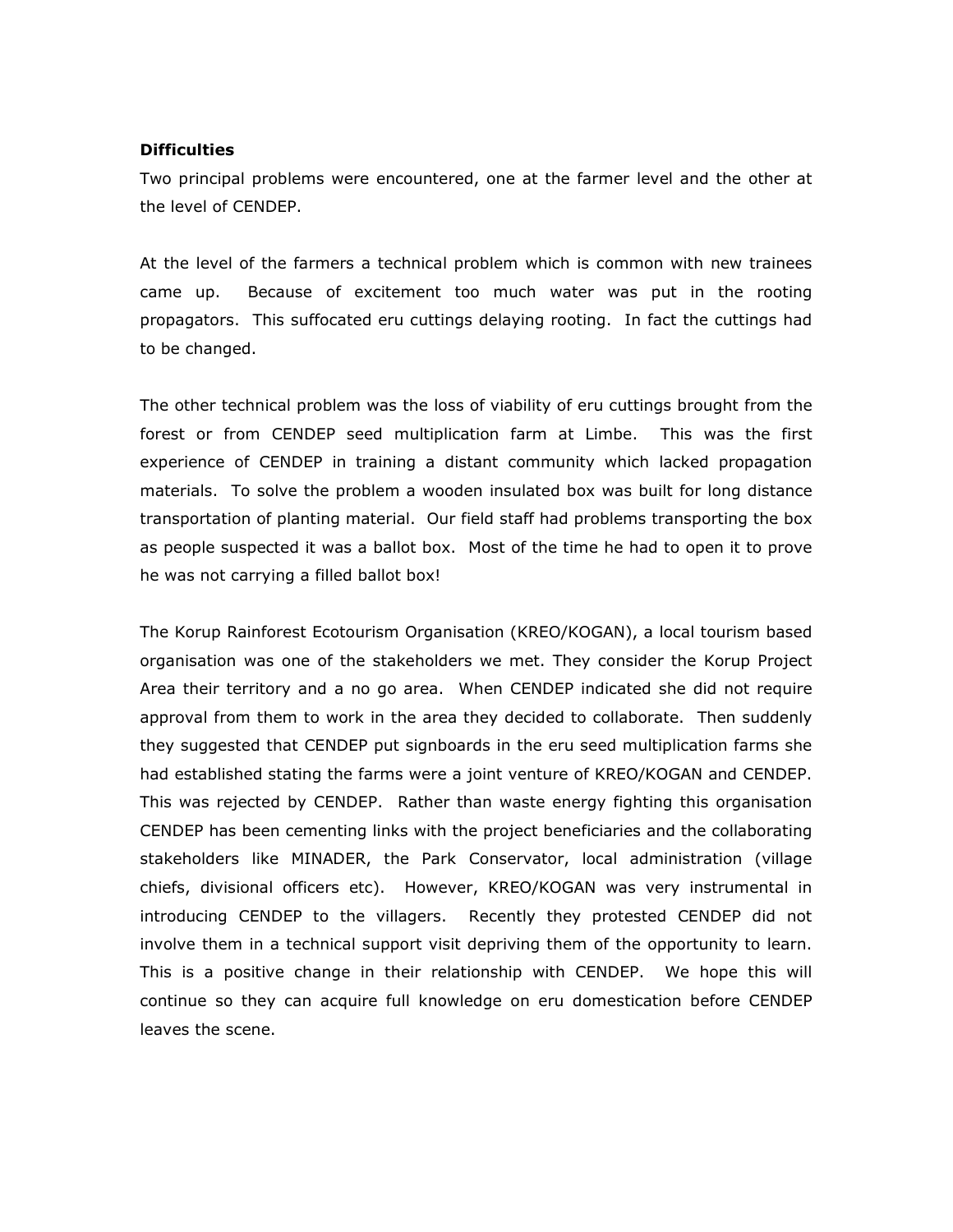#### Developments within CENDEP

The ICCO grant is the largest single grant CENDEP has received since its registration in 2000. An immediate consequence for the organisation was the need to improve on the transparency of her financial management. This led to the use of the services of professionals in the auditing of her accounts. CENDEP adopted annual auditing by external auditors and developed a draft financial manual for herself. Still in line with the grant was the need to develop terms of reference (ToR) for all team members who now had to operate full time. The ToRs were based on the technical know-how and current role of the members within the organisation.

Staff could not work full time in the premises of its leader which served as an office. Therefore the office was transferred from the delegate's house to the two rooms attached to the organisation's plant nursery. It is now fully operational and weekly management/planning meetings are a routine activity. The beginning was difficult and every one had the choice to comply with the current needs of the organisation or loose membership rights and benefits. Two new staff were brought in to fill the gaps existing within the organisation. One left for greener pastures. Today CENDEP is stronger in man power (quality wise) than it was before the start of the project. She is exploring other donors and expanding her area of coverage as a way to sustain the organisation.

Two internal workshops were held pertaining to institutional development namely:

- $\triangleright$  A workshop to develop volunteer/staff terms of reference (ToRs). The results of the workshop were presented for fine tuning by some one versed with the development of ToR (Consultant). The development of these ToRs now calls for a modification of the articles of association/legal status of the organisation. There are two options and CENDEP is yet to decide on the best option. In the meantime the law governing Common Initiative Groups (CIGs) has been changed though not yet made public. CENDEP is a CIG and is waiting for this law to see if it is in line with its current developments.
- A training workshop on book keeping. Our audit report for 2005 indicated the need to keep proper records for the proper verification of income and expenditure, the drawing up of a cash book where transactions can be recorded.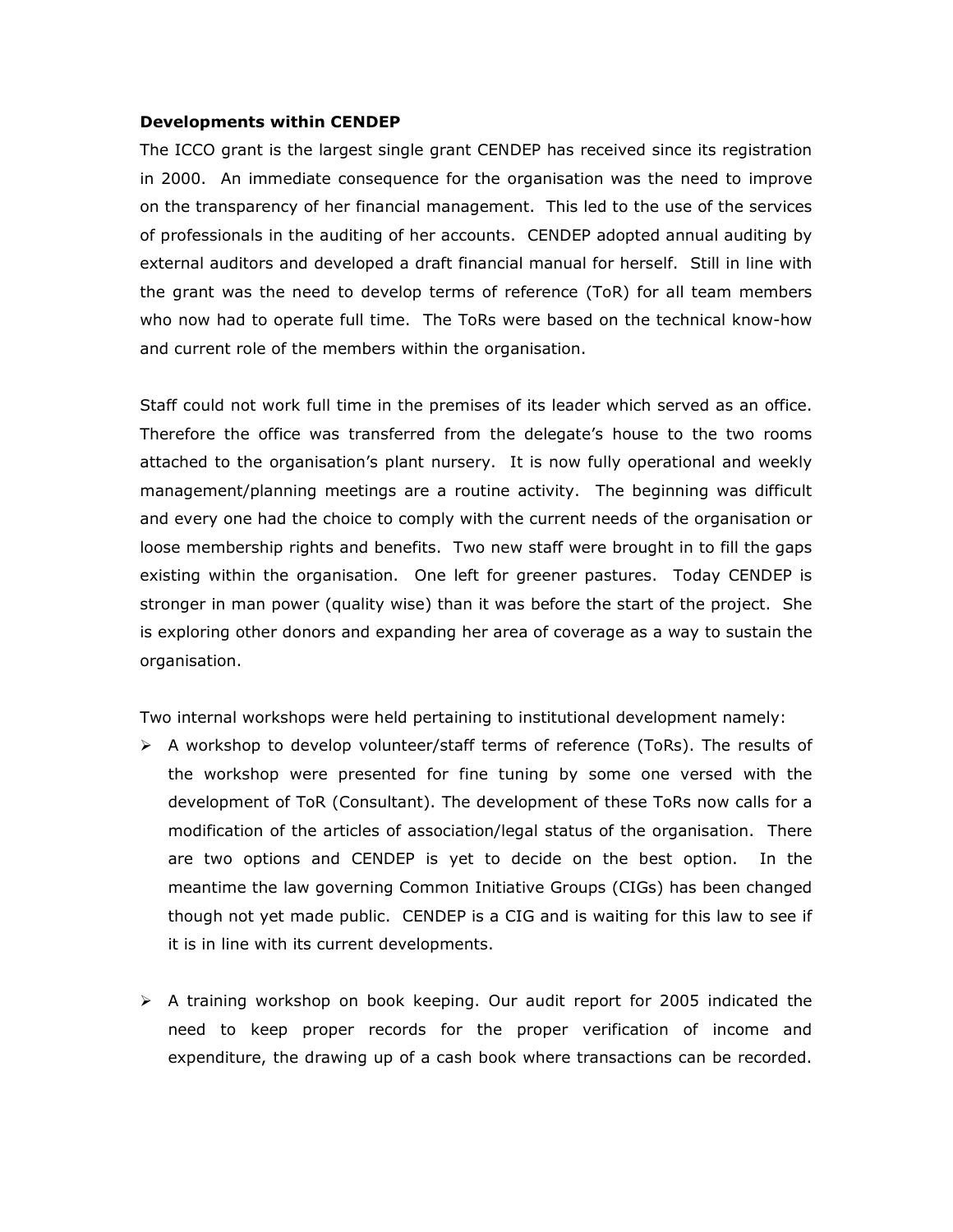We identified some one with experience in book keeping working with a local credit house. He conducted a training session on book keeping for every one.

Based on staff ToRs some training needs were identified. In the absence of funding to meet the training needs CENDEP continues to use the services of local consultants to improve on her staff capacity.

Unlike other past donors of CENDEP, ICCO showed interest in the institutional development of CENDEP. The developments within CENDEP mentioned above were the results of fruitful dialogue between the two organizations. During the first phase of collaboration, CENDEP was visited once by a senior staff member of ICCO as well as an ICCO consultant. All these visitors helped to enlighten CENDEP more on ICCO policy. On ICCO's advice CENDEP recruited a consultant for its widely acclaimed eru market analysis. CENDEP also received on a regular basis the ICCO newsletter as well as documentation related to its project and institutional development.

CENDEP needs guidance in the development of its strategic and business plan and looks forward to getting ICCO technical assistance on this.

#### Recommendations:

In order to achieve success, there is need for flexibility. For instance the outcome of the market report presentation workshop of February, 16, 2007 shall shape the future of the project as far as the organization of harvesters and marketing of eru is concerned. No definite plan was earmarked for this at the start of the project. However CENDEP intends to take a participatory approach which shall incorporate local knowledge and skills.

In the six months that CENDEP and ICCO have maintained communication on organization development, CENDEP has made remarkable progress in her growth. It is our fervent wish that this communication be maintained for a couple more years to ensure that CENDEP can comply with donor needs in a competitive world.

## **Conclusion**

With the groundwork so far done there is high hope that this project will succeed. However, CENDEP shall be proposing a follow up strategy which shall cater for the